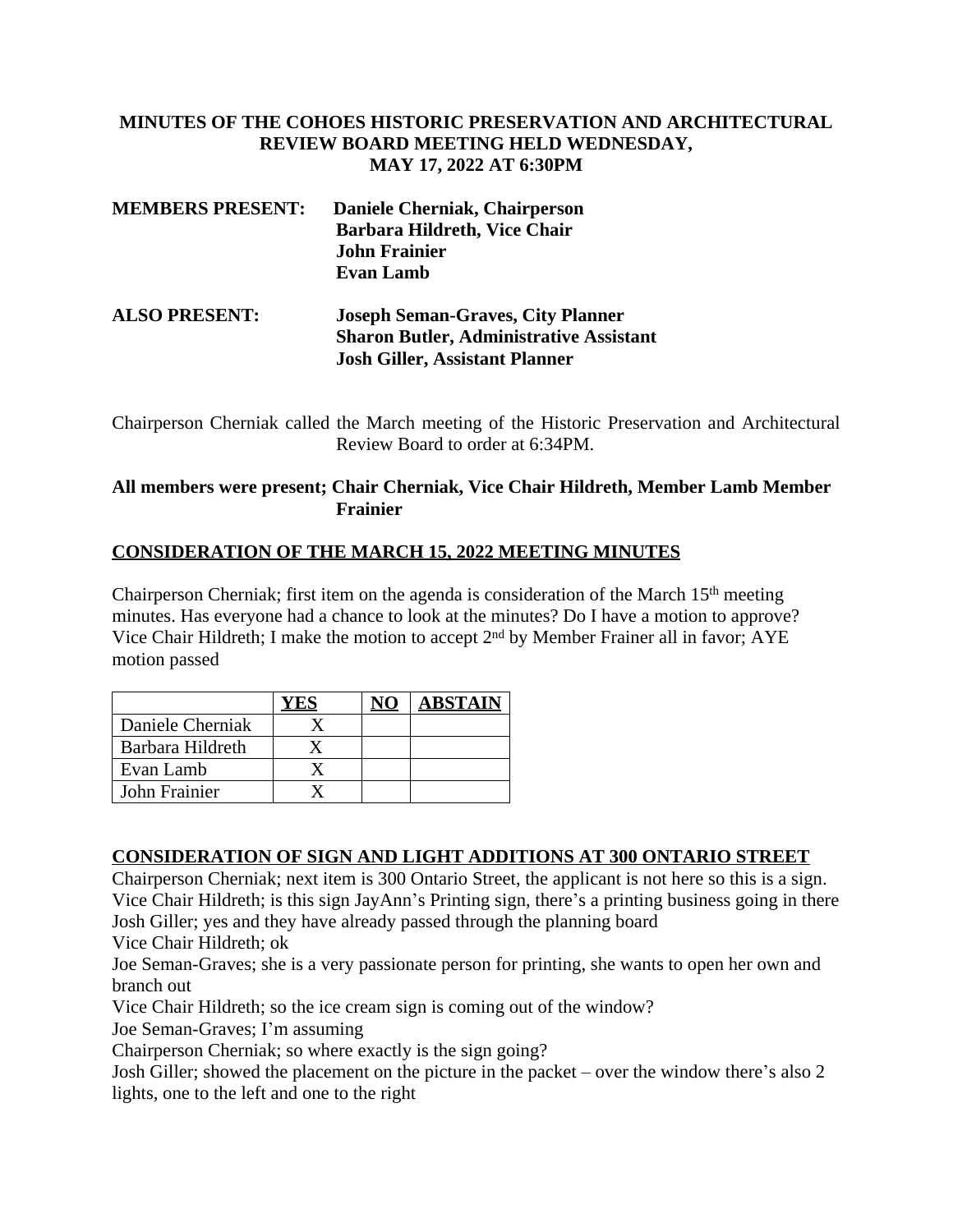Chairperson Cherniak; are there any other questions about the application? Do I have a motion to approve the application?

Member Lamb; I'll make the motion 2<sup>nd</sup> by Vice Chair Hildreth all in favor motion carried

|                  |  | <b>ABSTAIN</b> |
|------------------|--|----------------|
| Daniele Cherniak |  |                |
| Barbara Hildreth |  |                |
| Evan Lamb        |  |                |
| John Frainier    |  |                |

## **CONSIDERATION OF EXTERIOR RENOVATIONS TO 143 REMSEN STREET**

Chairperson Cherniak; next item on the agenda is 143 Remsen Street façade repair. The applicant was not present

Joe Seman-Graves; explained to the board that the exterior is past renovation and Code issued a violation to fix it and they would like to re-do the entire thing so it will have a uniform look. There was more information that Josh forwarded to you yesterday from the general contractor. He will be doing the work, he tried to elaborate on what the replacement would be. Pretty much hardi back board to mirror that look and the colors picked will be as close to the current to get that look.

Chairperson Cherniak; so it will overall have the same general appearance when it's done Joe Seman-Graves; that is what they are proposing. There is some detail on there that to me seems to be a litter harder to mirror with hardi back but I'm not a skilled contractor or carpenter so they might be able to pull it off.

Chairperson Cherniak; are they willing to do that?

Joe Seman-Graves; they said they are going to mirror it. And we did talk to the person doing the work and he seemed very confident that he could.

Chairperson Cherniak; the key is the person doing the work knows what they are doing Vice Chair Hildreth; are they going to replace the tiles that are missing?

Joe Seman-Graves; no, so they are replacing – showed the board on the pictures in the packet. Vice Chair Hildreth; asked if other parts deteriorated were going to be replaced

Joe Seman-Graves; no not as of right now.

Chairperson Cherniak; maybe they will at some point, but we don't know what their resources are and they can come back to us at that point.

Joe Seman-Graves; I would just make it very clear that if the board does approve that it mirrors in kind look

Chairperson Cherniak; yes definitely. Do I have a motion to approve the application for this repair and add that it has to be in kind and have the same appearance as it does now? Member Frainier; I'll make the motion 2nd by Member Lamb all in favor motion carried

|                  |  | <b>ABSTAIN</b> |
|------------------|--|----------------|
| Daniele Cherniak |  |                |
| Barbara Hildreth |  |                |
| Evan Lamb        |  |                |